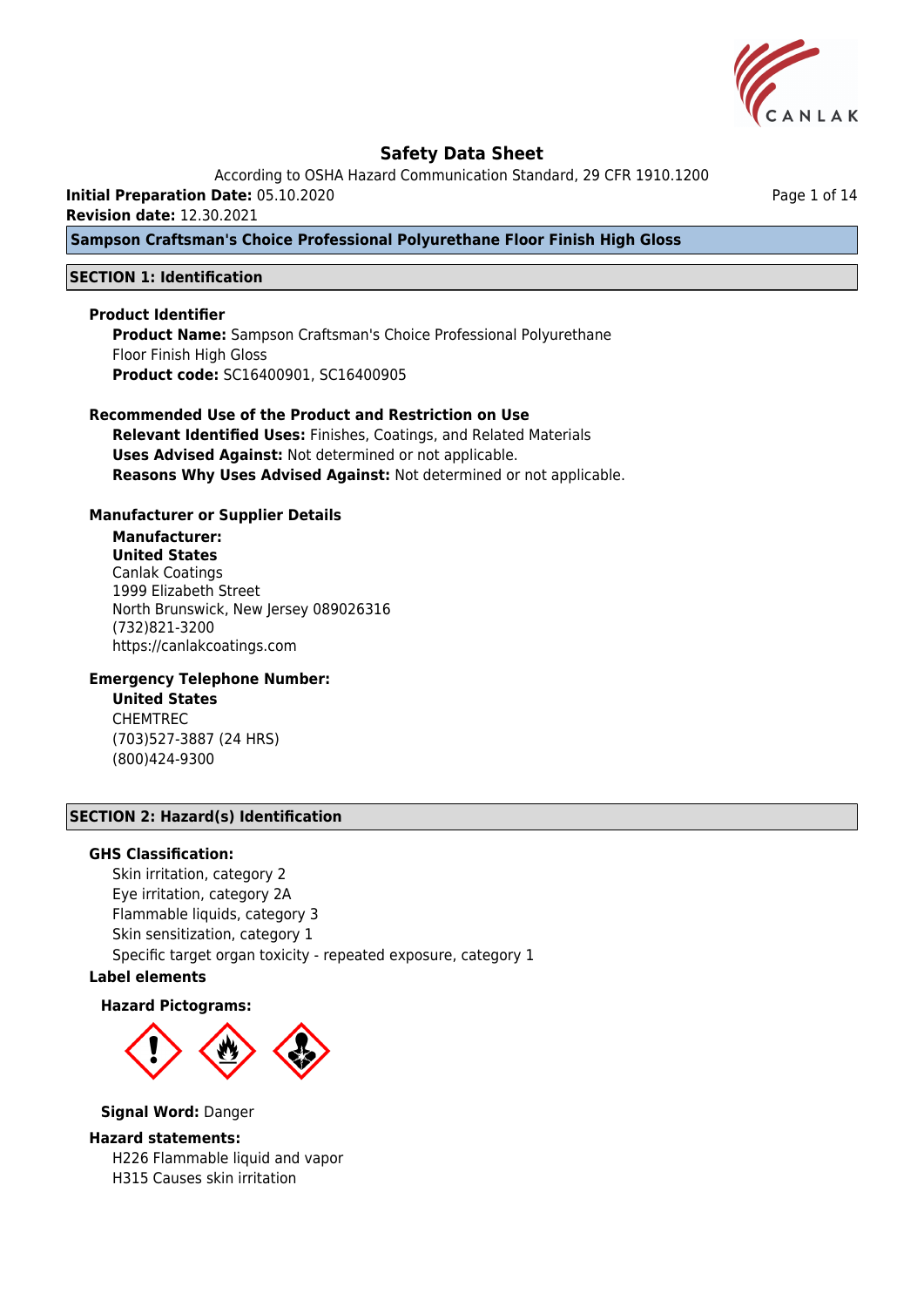According to OSHA Hazard Communication Standard, 29 CFR 1910.1200

**Initial Preparation Date:** 05.10.2020

**Revision date:** 12.30.2021

## **Sampson Craftsman's Choice Professional Polyurethane Floor Finish High Gloss**

H319 Causes serious eye irritation H317 May cause an allergic skin reaction H372 Causes damage to organs (state all organs affected, if known) through prolonged or repeated exposure (state route of exposure if it is conclusively proven that no other routes of exposure cause the hazard) **Precautionary Statements:** P264 Wash skin thoroughly after handling P280 Wear protective gloves/protective clothing/eye protection/face protection P210 Keep away from heat/sparks/open flames/hot surfaces. No smoking P233 Keep container tightly closed P240 Ground/bond container and receiving equipment P241 Use explosion-proof electrical/ ventilating/ lighting/.../ equipment P242 Use only non-sparking tools P243 Take precautionary measures against static discharge P261 Avoid breathing dust/fume/gas/mist/vapors/spray P272 Contaminated work clothing must not be allowed out of the workplace P260 Do not breathe dust/fume/gas/mist/vapors/spray P270 Do not eat, drink or smoke when using this product P302+P352 IF ON SKIN: Wash with plenty of water/ … P321 Specific treatment (see ... on this label) P332+P313 If skin irritation occurs: Get medical advice/attention P362 Take off contaminated clothing and wash it before reuse P305+P351+P338 IF IN EYES: Rinse cautiously with water for several minutes. Remove contact lenses, if present and easy to do. Continue rinsing P337+P313 If eye irritation persists: Get medical advice/attention P303+P361+P353 IF ON SKIN (or hair): Take off immediately all contaminated clothing. Rinse skin with water/shower P370+P378 In case of fire: Use ... to extinguish P333+P313 If skin irritation or rash occurs: Get medical advice/attention P363 Wash contaminated clothing before reuse P314 Get medical advice/attention if you feel unwell P403+P235 Store in a well-ventilated place. Keep cool P501 Dispose of contents/container to… **Hazards Not Otherwise Classified:** None **SECTION 3: Composition/Information on Ingredients Identification Name Name Research 2018** CAS Number: 64742-47-8 Distillates (petroleum), hydrotreated light <30 CAS Number: 8052-41-3 Stoddard Solvent with < 0.1% Benzene content  $\sim$  1 < 30 CAS Number: 96-29-7 Methyl ethyl ketoxime  $\vert$  <0.3

## **Additional Information:** None

## **SECTION 4: First Aid Measures**

Page 2 of 14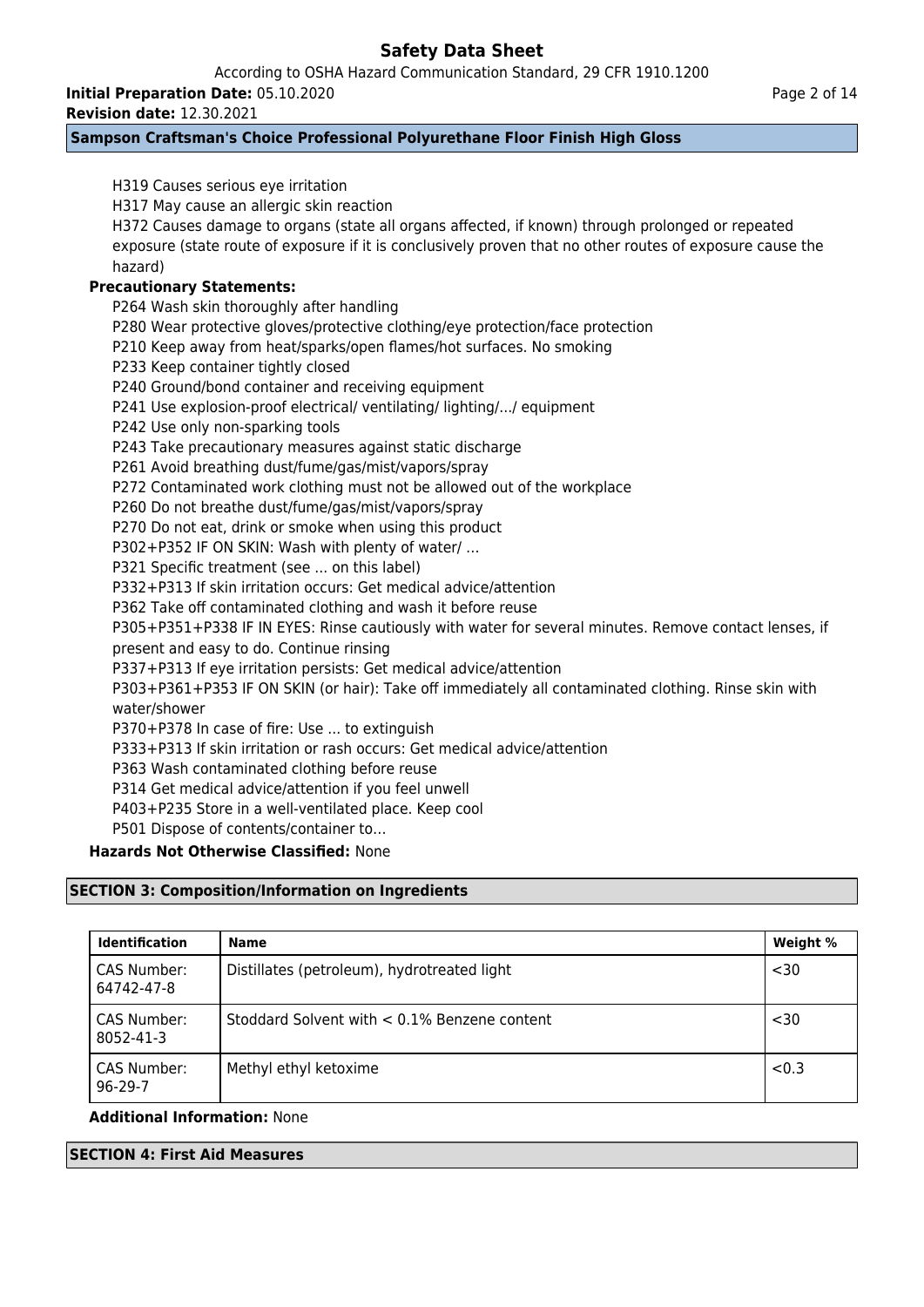According to OSHA Hazard Communication Standard, 29 CFR 1910.1200

**Initial Preparation Date:** 05.10.2020

**Revision date:** 12.30.2021

**Sampson Craftsman's Choice Professional Polyurethane Floor Finish High Gloss**

## **Description of First Aid Measures**

## **General Notes:**

Show this Safety Data Sheet to the doctor in attendance.

## **After Inhalation:**

If inhaled, remove person to fresh air and place in a position comfortable for breathing. Keep person at rest. If breathing is difficult, administer oxygen. If breathing has stopped, provide artificial respiration. If experiencing respiratory symptoms, seek medical advice/attention.

If inhaled, remove person to fresh air and place in a position comfortable for breathing. Keep person at rest. If breathing is difficult, administer oxygen. If breathing has stopped, provide artificial respiration. If symptoms develop or persist, seek medical advice/attention.

## **After Skin Contact:**

Remove contaminated clothing and shoes. Rinse skin with copious amounts of water [shower] for several minutes. Launder contaminated clothing before reuse. If symptoms develop or persist, seek medical advice/attention.

## **After Eye Contact:**

Rinse eyes with plenty of water for several minutes. Remove contact lenses if present and easy to do so. Protect unexposed eye. If symptoms develop or persist, seek medical advice/attention.

Rinse eyes with plenty of gently flowing lukewarm water for 15 minutes. Remove contact lenses if present and easy to do so. Protect unexposed eye. If symptoms develop or persist, seek medical advice/attention.

## **After Swallowing:**

If swallowed, DO NOT induce vomiting unless told to do so by a physician or poison control center. Rinse mouth with water. Never give anything by mouth to an unconscious person. If spontaneous vomiting occurs, place on the left side with head down to prevent aspiration of liquid into the lungs. If symptoms develop or persist, seek medical advice/attention.

# **Most Important Symptoms and Effects, Both Acute and Delayed**

## **Acute Symptoms and Effects:**

Skin contact may result in redness, pain, burning and inflammation.

Eye contact may result in irritation, redness, pain, inflammation, itching, burning and tearing.

Product is flammable. Exposure to sources of ignition may cause physical injury.

Dermal exposure may cause an allergic skin reaction. Symptoms may include irritation, redness, pain, rash, inflammation, itching, burning and dermatitis.

## **Delayed Symptoms and Effects:**

Effects are dependent on exposure (dose, concentration, contact time).

Causes damage to organs through prolonged or repeated exposure. Effects are dependent on exposure (dose, concentration, contact time).

## **Immediate Medical Attention and Special Treatment**

## **Specific Treatment:**

Skin/eye burns require immediate treatment.

## **Notes for the Doctor:**

Treat symptomatically.

## **SECTION 5: Firefighting Measures**

## **Extinguishing Media**

## **Suitable Extinguishing Media:**

Water mist/fog, carbon dioxide, dry chemical or alcohol resistant foam.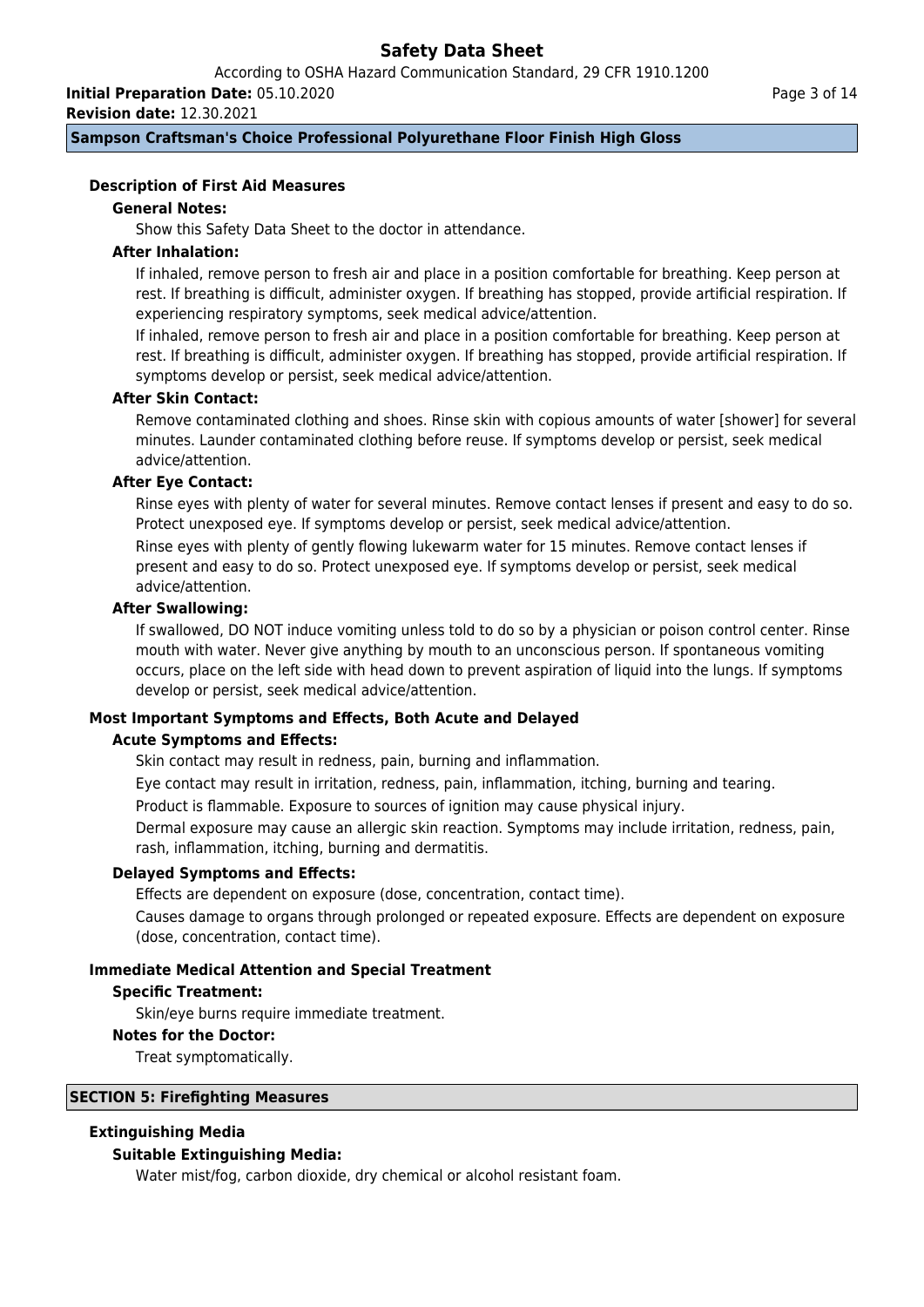According to OSHA Hazard Communication Standard, 29 CFR 1910.1200

**Initial Preparation Date:** 05.10.2020

**Revision date:** 12.30.2021

## **Sampson Craftsman's Choice Professional Polyurethane Floor Finish High Gloss**

Dry chemical, CO2, water spray or alcohol-resistant foam.

## **Unsuitable Extinguishing Media:**

Do not use water jet.

## **Specific Hazards During Fire-Fighting:**

Thermal decomposition may produce irritating/toxic fumes/gases.

Flammable liquid. Will be easily ignitable by heat, sparks or flames. Vapors may form explosive mixtures with air. Vapors may travel to source of ignition and flash back. Most vapors are heavier than air. They will spread along ground and collect in low or confined areas (sewers, basements, tanks). Vapor explosion hazard indoors, outdoors or in sewers. Runoff to sewer may create fire or explosion hazard. Containers may explode when heated. Inhalation or contact with material may irritate or burn skin and eyes. Fire may produce irritating, corrosive and/or toxic gases. Vapors may cause dizziness or suffocation.

## **Special Protective Equipment for Firefighters:**

Fire-fighters should wear appropriate protective equipment and self-contained breathing apparatus (SCBA) with a full-face piece operated in positive pressure mode.

## **Special precautions:**

Avoid contact with skin, eyes, hair and clothing. Do not breathe fumes/gas/mists/aerosols/vapors/dusts. Move containers from fire area if safe to do so. Use water spray/fog for cooling fire exposed containers. Avoid unnecessary run-off of extinguishing media which may cause pollution.

Evacuate non-essential personnel. Ventilate closed spaces before entering. Consider initial evacuation for 300 meters in all directions. If tank/rail car is involved in the fire, ISOLATE for 800 meters in all directions. Fight fire from a maximum distance. Move containers from fire area if you can do it without risk. Use water spray/fog for cooling fire exposed containers. Withdraw immediately in case of rising sound from venting safety devices or discoloration of tank. Always stay away from tanks engulfed in fire. For massive fire, use unmanned hose holders or monitor nozzles. If this is impossible, withdraw from area and let fire burn. Stand by, at a safe distance, with extinguisher ready for possible re-ignition. A vapor-suppressing foam may be used to reduce vapors. Avoid unnecessary run-off of extinguishing media which may cause pollution. Do not handle damaged containers unless specialized to do so.

## **SECTION 6: Accidental Release Measures**

## **Personal Precautions, Protective Equipment, and Emergency Procedures:**

Evacuate unnecessary personnel. Ventilate area. Extinguish any sources of ignition. Wear recommended personal protective equipment (see Section 8). Avoid contact with skin, eyes and clothing. Avoid breathing mist, vapor, dust, fume and spray. Do not walk through spilled material. Wash thoroughly after handling. Evacuate unnecessary personnel. Ventilate area. Extinguish any sources of ignition. All equipment used when handling the product must be grounded. Wear recommended personal protective equipment (see Section 8). Avoid contact with skin, eyes and clothing. Avoid breathing mist, vapor, dust, fume and spray. Do not walk through spilled material. Wash thoroughly after handling.

## **Environmental Precautions:**

Prevent further leakage or spillage if safe to do so. Prevent from reaching drains, sewers and waterways. Discharge into the environment must be avoided.

## **Methods and Material for Containment and Cleaning Up:**

Do not touch damaged containers or spilled material unless wearing appropriate personal protective clothing. Stop leak if you can do it without risk. Contain and collect spillage and place in suitable container for future disposal. Dispose of in accordance with all applicable regulations (see Section 13).

Do not touch damaged containers or spilled material unless wearing appropriate personal protective clothing. Stop leak if you can do it without risk. A vapor-suppressing foam may be used to reduce vapors. Absorb or cover with dry earth, sand or other non-combustible material and transfer to containers for future disposal. Dispose of in accordance with all applicable regulations (see Section 13).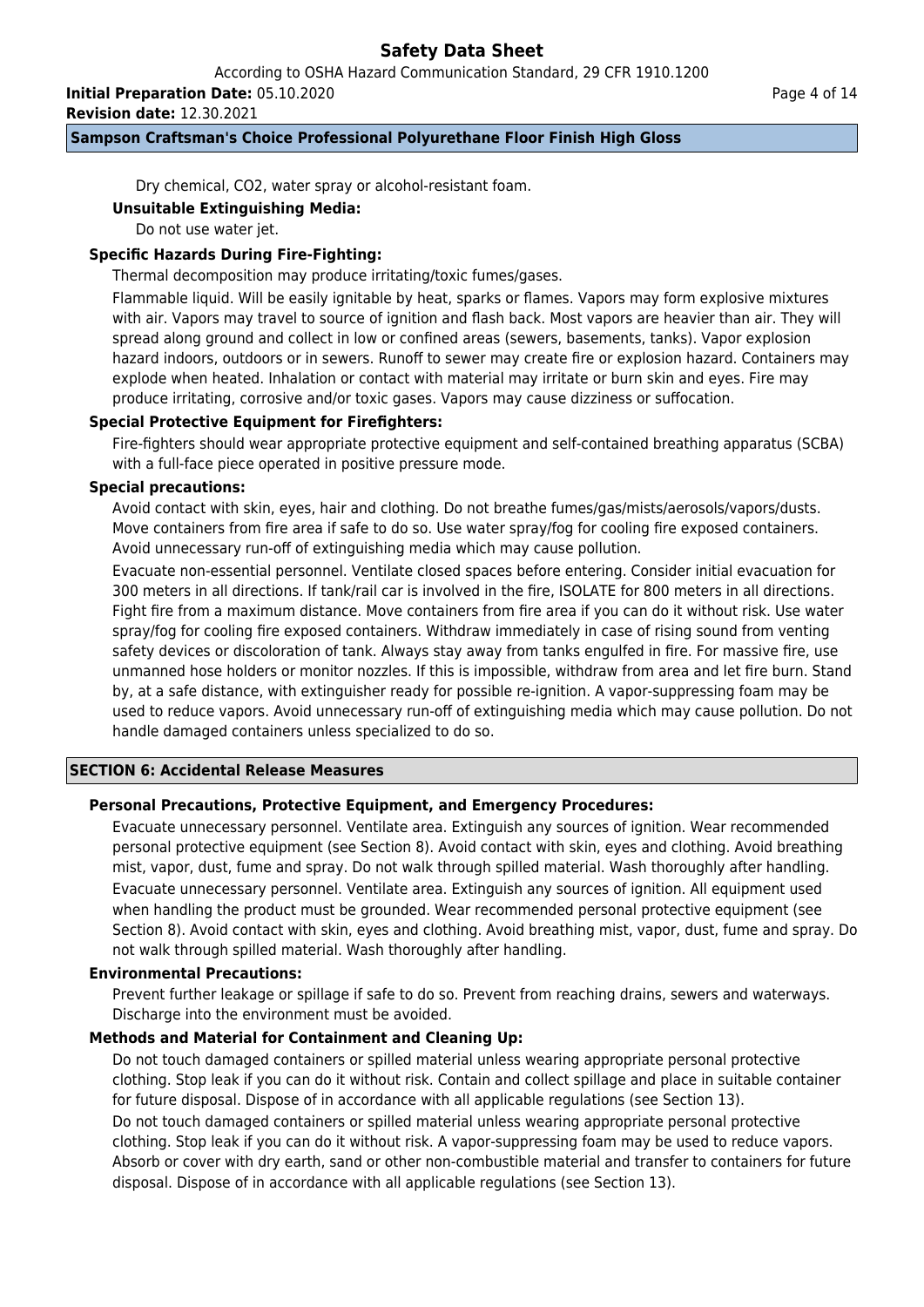According to OSHA Hazard Communication Standard, 29 CFR 1910.1200

**Initial Preparation Date:** 05.10.2020

**Revision date:** 12.30.2021

## **Sampson Craftsman's Choice Professional Polyurethane Floor Finish High Gloss**

## **Reference to Other Sections:**

For personal protective equipment see Section 8. For disposal see Section 13.

## **SECTION 7: Handling and Storage**

### **Precautions for Safe Handling:**

Use appropriate personal protective equipment (see Section 8). Use only with adequate ventilation. Avoid breathing mist/vapor/spray/dust. Do not eat, drink, smoke, or use personal products when handling chemical substances. Avoid contact with skin, eyes and clothing. Wash affected areas thoroughly after handling. Keep away from incompatible materials (See Section 10). Keep containers tightly closed when not in use.

Keep away from heat, hot surfaces, sparks, open flames and other ignition sources. No smoking. Use explosion-proof electrical, ventilating and lighting equipment. Take action to prevent static discharges. Handle containers with caution. Use appropriate personal protective equipment (see Section 8). Use only with adequate ventilation. Avoid breathing mist/vapor/spray/dust. Do not eat, drink, smoke, or use personal products when handling chemical substances. Avoid contact with skin, eyes and clothing. Wash affected areas thoroughly after handling. Keep away from incompatible materials (See Section 10). Keep containers tightly closed when not in use.

## **Conditions for Safe Storage, Including Any Incompatibilities:**

Store in cool, dry, well-ventilated location out of direct sunlight. Keep away from food and beverages. Protect from freezing and physical damage. Store away from heat, open flames and other sources of ignition. Keep container tightly sealed. Store away from incompatible materials (See Section 10).

#### **SECTION 8: Exposure Controls/Personal Protection**

Only those substances with limit values have been included below.

| <b>Country (Legal Basis)</b> | <b>Substance</b>                                   | <b>Identifier</b> | <b>Permissible concentration</b>                                                      |
|------------------------------|----------------------------------------------------|-------------------|---------------------------------------------------------------------------------------|
| <b>WEEL</b>                  | Methyl ethyl ketoxime                              | $96-29-7$         | 8-Hour TWA: $36 \text{ mg/m}^3$ (10 ppm)                                              |
| <b>OSHA</b>                  | Stoddard Solvent with $< 0.1\%$ Benzene<br>content | 8052-41-3         | PEL: 525 mg/m <sup>3</sup>                                                            |
|                              | Stoddard Solvent with $< 0.1\%$ Benzene<br>content | 8052-41-3         | PEL: 100 ppm                                                                          |
|                              | Distillates (petroleum), hydrotreated light        | 64742-47-8        | 8-Hour TWA-PEL: 2000 mg/m <sup>3</sup> (500)<br>ppm [aliphatic hydrocarbons])         |
| <b>NIOSH</b>                 | Stoddard Solvent with $< 0.1\%$ Benzene<br>content | 8052-41-3         | Ceiling Limit: 1800 mg/m <sup>3</sup> (15-<br>min)                                    |
|                              | Stoddard Solvent with < 0.1% Benzene<br>content    | 8052-41-3         | IDLH: 20000 mg/m <sup>3</sup>                                                         |
|                              | Stoddard Solvent with $< 0.1\%$ Benzene<br>content | 8052-41-3         | REL: 350 mg/m <sup>3</sup>                                                            |
|                              | Distillates (petroleum), hydrotreated light        | 64742-47-8        | REL-TWA: 350 mg/m <sup>3</sup> (up tp 10 hr<br>[petroleum distillates, naphtha])      |
|                              | Distillates (petroleum), hydrotreated light        | 64742-47-8        | Ceiling Limit: 1800 mg/m <sup>3</sup> ([15<br>min] petroleum distillates,<br>naphtha) |
|                              | Distillates (petroleum), hydrotreated light        | 64742-47-8        | REL-TWA: $100$ mg/m <sup>3</sup> (up to $10$ hr<br>[kerosene])                        |
| ACGIH                        | Stoddard Solvent with $< 0.1\%$ Benzene<br>content | 8052-41-3         | 8-Hour TWA: 100 ppm                                                                   |

## **Occupational Exposure Limit Values:**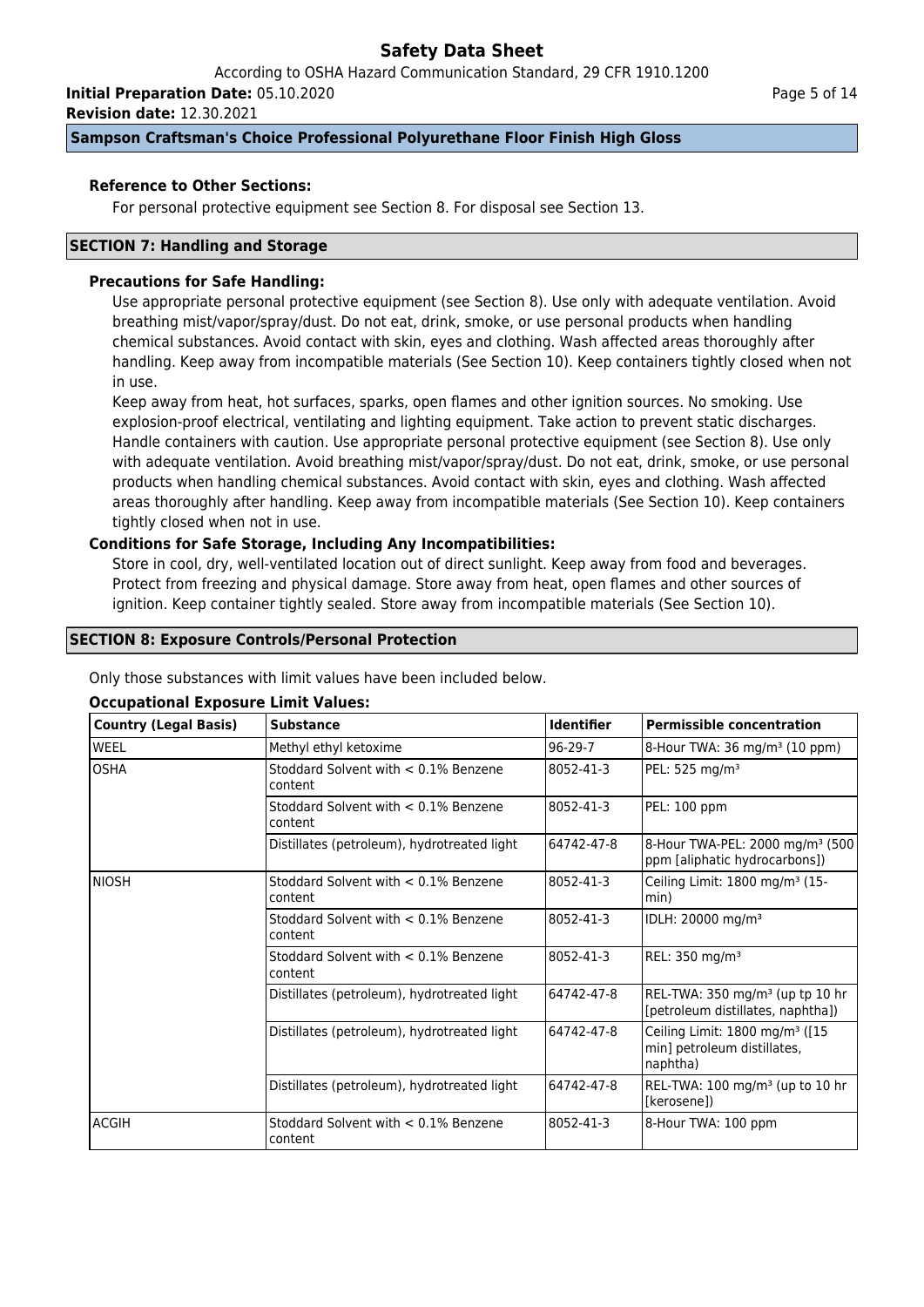According to OSHA Hazard Communication Standard, 29 CFR 1910.1200

**Initial Preparation Date:** 05.10.2020

**Revision date:** 12.30.2021

| <b>Country (Legal Basis)</b> | <b>Substance</b>                                   | <b>Identifier</b> | <b>Permissible concentration</b>                                                                        |
|------------------------------|----------------------------------------------------|-------------------|---------------------------------------------------------------------------------------------------------|
|                              | Distillates (petroleum), hydrotreated light        | 64742-47-8        | TLV-TWA: 200 mg/m <sup>3</sup> (Kerosene<br>and jet-fuels [non-aerosol], as<br>total hydrocarbon vapor) |
| United States (California)   | Stoddard Solvent with $< 0.1\%$ Benzene<br>content | 8052-41-3         | 8-Hour TWA: 100 ppm                                                                                     |
|                              | Stoddard Solvent with < 0.1% Benzene<br>content    | 8052-41-3         | 8-Hour TWA: 525 mg/m <sup>3</sup>                                                                       |
|                              | Distillates (petroleum), hydrotreated light        | 64742-47-8        | 8-Hour TWA-PEL: 1600 mg/m <sup>3</sup> (400)<br>ppm [aliphatic hydrocarbons])                           |

## **Biological Limit Values:**

No biological exposure limits noted for the ingredient(s).

## **Information on Monitoring Procedures:**

Not determined or not applicable.

## **Appropriate Engineering Controls:**

Emergency eye wash stations and safety showers should be available in the immediate vicinity of use or handling. Provide adequate ventilation to maintain the airborne concentrations of vapor, mists, and/or dusts below the applicable workplace exposure limits, while observing recognized national standards (or equivalent).

## **Personal Protection Equipment**

## **Eye and Face Protection:**

Safety glasses or goggles. Use eye protection equipment that has been tested and approved by recognized national standards (or equivalent).

## **Skin and Body Protection:**

Chemical resistant, impervious gloves approved by the appropriate standards. Gloves must be inspected prior to use. Avoid skin contact with used gloves. Appropriate techniques should be used to remove used gloves and contaminated clothing. Personal protective equipment for the body should be selected based on the task being performed and the risks involved and should be approved by a specialist before handling this product. Ensure that all personal protective equipment is approved by recognized national standards (or equivalent).

## **Respiratory Protection:**

If engineering controls do not maintain airborne concentrations below the applicable workplace exposure limits, or to an acceptable level (if exposure limits have not been established), a respirator approved by recognized national standards (or equivalent) must be worn.

## **General Hygienic Measures:**

When handling chemical products, do not eat, drink or smoke. Wash hands after handling, before breaks, and at the end of the workday. Avoid contact with skin, eyes and clothing. Wash contaminated clothing before reuse. Perform routine housekeeping.

## **SECTION 9: Physical and Chemical Properties**

## **Information on Basic Physical and Chemical Properties**

| <b>Appearance</b>            | Amber liquid |
|------------------------------|--------------|
| Odor                         | <b>Mild</b>  |
| Odor threshold               | N/A          |
| pH                           | N/A          |
| Melting point/freezing point | IN/A         |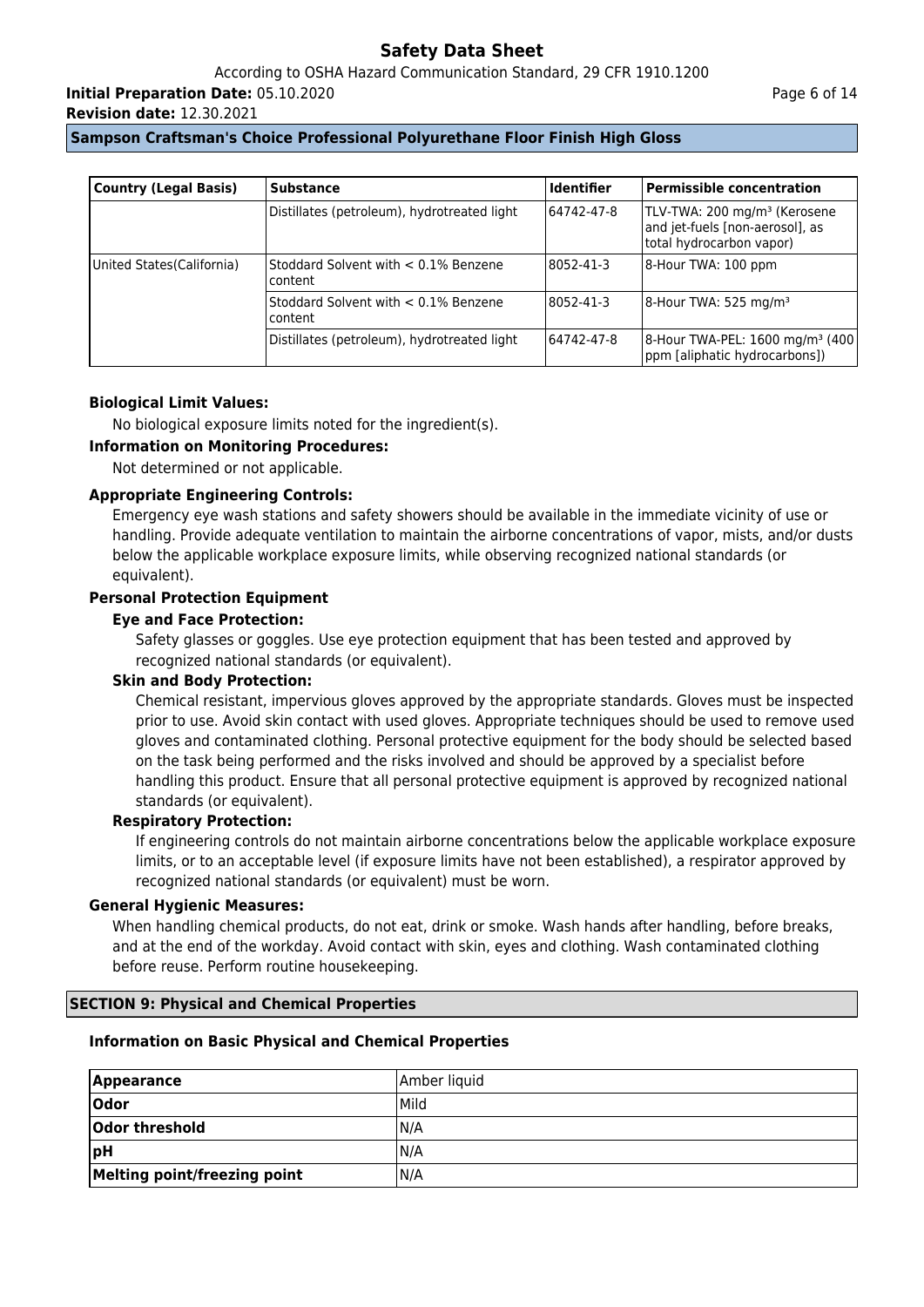According to OSHA Hazard Communication Standard, 29 CFR 1910.1200 **Initial Preparation Date:** 05.10.2020

**Revision date:** 12.30.2021

## **Sampson Craftsman's Choice Professional Polyurethane Floor Finish High Gloss**

| Initial boiling point/range               | 161-198°C           |
|-------------------------------------------|---------------------|
| Flash point (closed cup)                  | $> 38^{\circ}$ C    |
| <b>Evaporation rate</b>                   | N/A                 |
| <b>Flammability (solid, gas)</b>          | N/A                 |
| <b>Upper flammability/explosive limit</b> | N/A                 |
| Lower flammability/explosive limit        | 0.7%                |
| <b>Vapor pressure</b>                     | N/A                 |
| <b>Vapor density</b>                      | Heavier than air    |
| <b>Density</b>                            | $.89 +/- 0.02$ g/cc |
| <b>Relative density</b>                   | $.89 +/- 0.02$      |
| <b>Solubilities</b>                       | N/A                 |
| Partition coefficient (n-octanol/water)   | N/A                 |
| <b>Auto/Self-ignition temperature</b>     | N/A                 |
| <b>Decomposition temperature</b>          | N/A                 |
| <b>Dynamic viscosity</b>                  | N/A                 |
| <b>Kinematic viscosity</b>                | N/A                 |
| <b>Explosive properties</b>               | N/A                 |
| <b>Oxidizing properties</b>               | N/A                 |

## **SECTION 10: Stability and Reactivity**

#### **Reactivity:**

Not reactive under recommended handling and storage conditions.

## **Chemical Stability:**

Stable under recommended handling and storage conditions.

## **Possibility of Hazardous Reactions:**

Hazardous reactions are not anticipated under recommended conditions of handling and storage.

#### **Conditions to Avoid:**

Extreme heat, open flames, hot surfaces, sparks, ignition sources and incompatible materials. Extreme heat, open flames, hot surfaces, sparks, ignition sources, static electricity and incompatible materials. Vapor accumulation in low or confined areas.

#### **Incompatible Materials:**

None known.

## **Hazardous Decomposition Products:**

Under normal conditions of storage and use, hazardous decomposition products should not be produced.

#### **SECTION 11: Toxicological Information**

#### **Acute Toxicity**

**Assessment:** Based on available data, the classification criteria are not met.

## **Product Data:** No data available.

| <i><b>Name</b></i><br>esult<br> Route<br>. .<br>_____<br>$ -$ |
|---------------------------------------------------------------|
|---------------------------------------------------------------|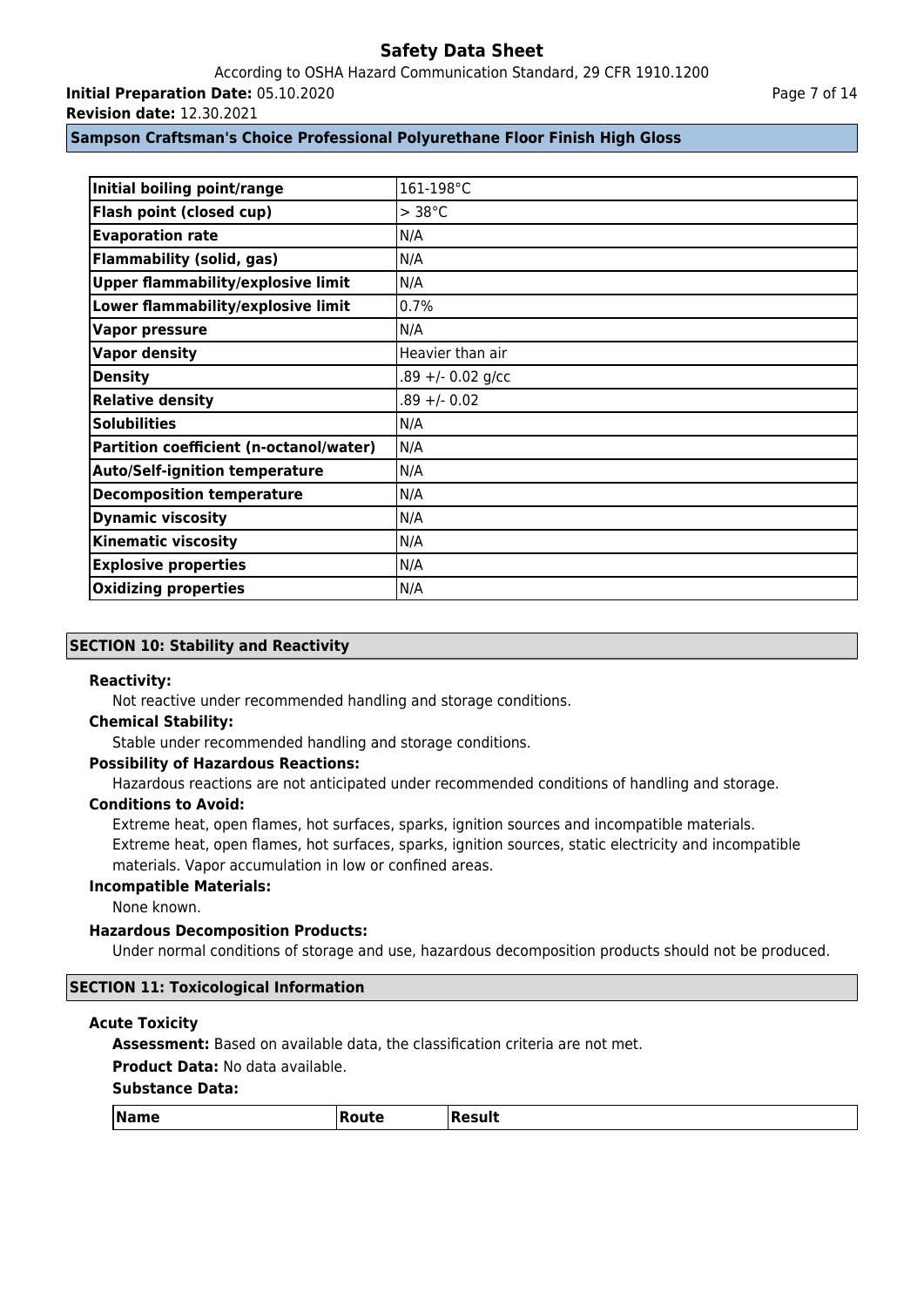According to OSHA Hazard Communication Standard, 29 CFR 1910.1200

**Initial Preparation Date:** 05.10.2020

**Revision date:** 12.30.2021

Page 8 of 14

## **Sampson Craftsman's Choice Professional Polyurethane Floor Finish High Gloss**

| <b>Name</b>                                    | Route       | Result                                 |
|------------------------------------------------|-------------|----------------------------------------|
| Distillates (petroleum),<br>hydrotreated light | oral        | LD50 Rat: >5000 mg/kg                  |
|                                                | dermal      | LD50 Rabbit: >2000 mg/kg               |
|                                                | linhalation | LC50 Rat: >5.28 mg/L (4 hr [vapor])    |
| Methyl ethyl ketoxime                          | oral        | LD50 Rat: 2326 mg/kg                   |
|                                                | Idermal     | LD50 Rabbit: $> 1000$ mg/kg            |
|                                                | Dermal ATE  | LD50 Rabbit: 1100 mg/kg                |
|                                                | Oral ATE    | LD50 Rat: 100 mg/kg                    |
|                                                | linhalation | LC50 Rat: $> 4.83$ mg/L (4 hr (vapor)) |
| Stoddard Solvent with $< 0.1\%$                | loral       | LD50 Rat: $>$ 5000 mg/kg               |
| Benzene content                                | inhalation  | LC50 Rat: $> 5.5$ mg/L (4 h)           |
|                                                | dermal      | LD50 Rabbit: >3000 mg/kg               |

#### **Skin Corrosion/Irritation**

## **Assessment:**

Causes skin irritation.

## **Product Data:**

### No data available.

## **Substance Data:**

| <b>Name</b>                                                             | <b> Result</b>          |
|-------------------------------------------------------------------------|-------------------------|
| Methyl ethyl ketoxime                                                   | Causes skin irritation. |
| Stoddard Solvent with < 0.1% Causes skin irritation.<br>Benzene content |                         |

## **Serious Eye Damage/Irritation**

#### **Assessment:**

Causes serious eye irritation.

## **Product Data:**

No data available.

#### **Substance Data:**

| <b>Name</b>                                                                         | Result                     |
|-------------------------------------------------------------------------------------|----------------------------|
| Methyl ethyl ketoxime                                                               | Causes serious eye damage. |
| Stoddard Solvent with $< 0.1\%$   Causes serious eye irritation.<br>Benzene content |                            |

## **Respiratory or Skin Sensitization**

#### **Assessment:**

May cause an allergic skin reaction.

## **Product Data:**

No data available.

#### **Substance Data:**

| <b>Name</b>           | Result                               |
|-----------------------|--------------------------------------|
| Methyl ethyl ketoxime | May cause an allergic skin reaction. |

#### **Carcinogenicity**

**Assessment:** Based on available data, the classification criteria are not met.

**Product Data:** No data available.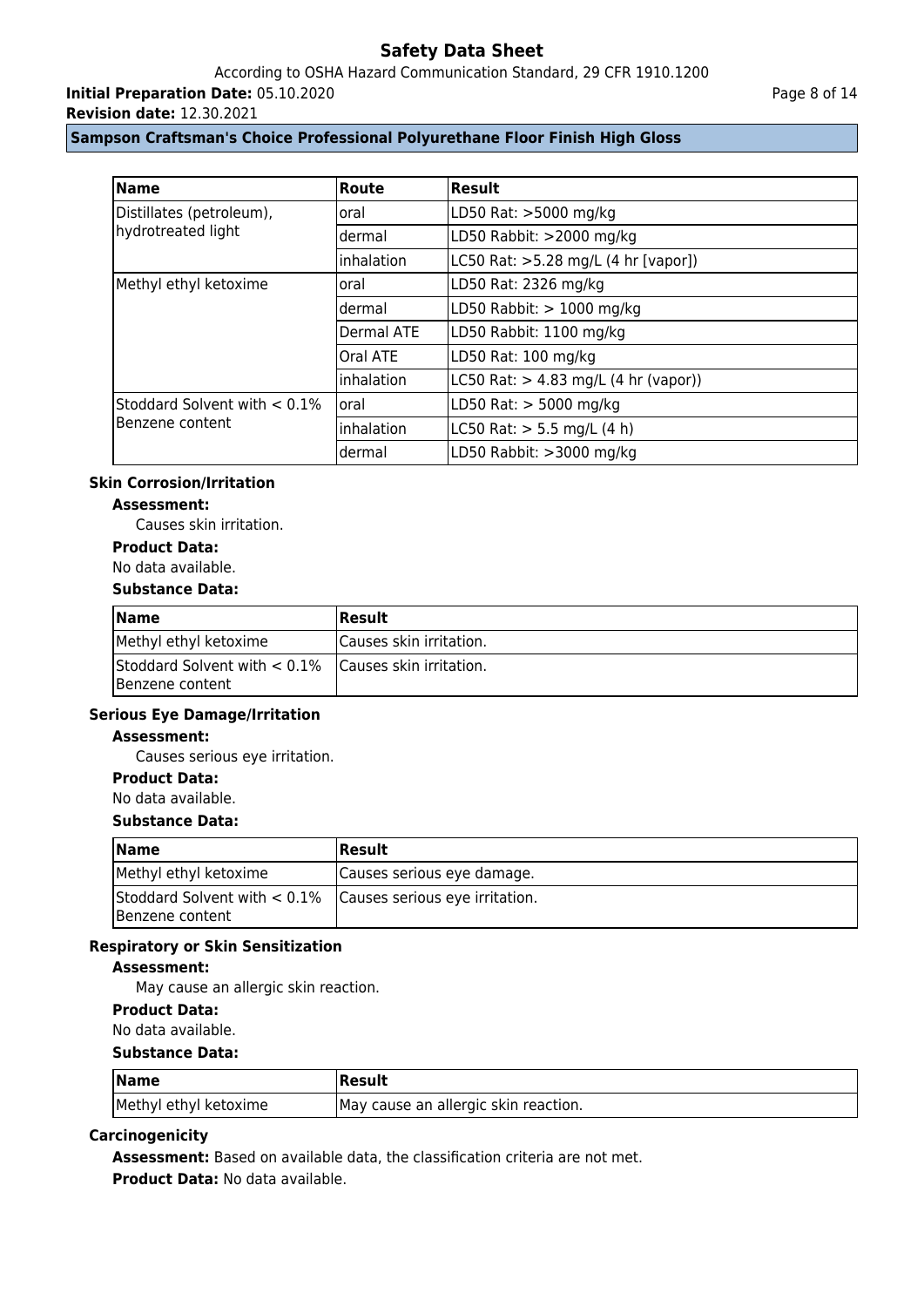According to OSHA Hazard Communication Standard, 29 CFR 1910.1200

**Initial Preparation Date:** 05.10.2020

**Revision date:** 12.30.2021

## **Sampson Craftsman's Choice Professional Polyurethane Floor Finish High Gloss**

### **Substance Data:**

| <b>Name</b>           | <b>Species</b> | Result             |
|-----------------------|----------------|--------------------|
| Methyl ethyl ketoxime |                | IMay cause cancer. |

#### **International Agency for Research on Cancer (IARC):**

| <b>Name</b>                                        | <b>Classification</b> |
|----------------------------------------------------|-----------------------|
| Distillates (petroleum),<br>hydrotreated light     | Not Applicable        |
| Methyl ethyl ketoxime                              | Not Applicable        |
| Stoddard Solvent with $< 0.1\%$<br>Benzene content | Not Applicable        |

## **National Toxicology Program (NTP):**

| $\blacksquare$                                     | <b>Classification</b> |
|----------------------------------------------------|-----------------------|
| Distillates (petroleum),<br>hydrotreated light     | Not Applicable        |
| Methyl ethyl ketoxime                              | Not Applicable        |
| Stoddard Solvent with $< 0.1\%$<br>Benzene content | Not Applicable        |

#### **OSHA Carcinogens:** Not applicable

#### **Germ Cell Mutagenicity**

**Assessment:** Based on available data, the classification criteria are not met.

#### **Product Data:**

No data available.

**Substance Data:** No data available.

#### **Reproductive Toxicity**

**Assessment:** Based on available data, the classification criteria are not met.

#### **Product Data:**

No data available.

**Substance Data:** No data available.

### **Specific Target Organ Toxicity (Single Exposure)**

**Assessment:** Based on available data, the classification criteria are not met.

#### **Product Data:**

No data available.

#### **Substance Data:**

| <b>Name</b>           | Result                                  |
|-----------------------|-----------------------------------------|
| Methyl ethyl ketoxime | May cause drowsiness or dizziness.      |
|                       | Causes damage to the respiratory tract. |

#### **Specific Target Organ Toxicity (Repeated Exposure)**

#### **Assessment:**

Causes damage to organs through prolonged or repeated exposure.

#### **Product Data:**

No data available.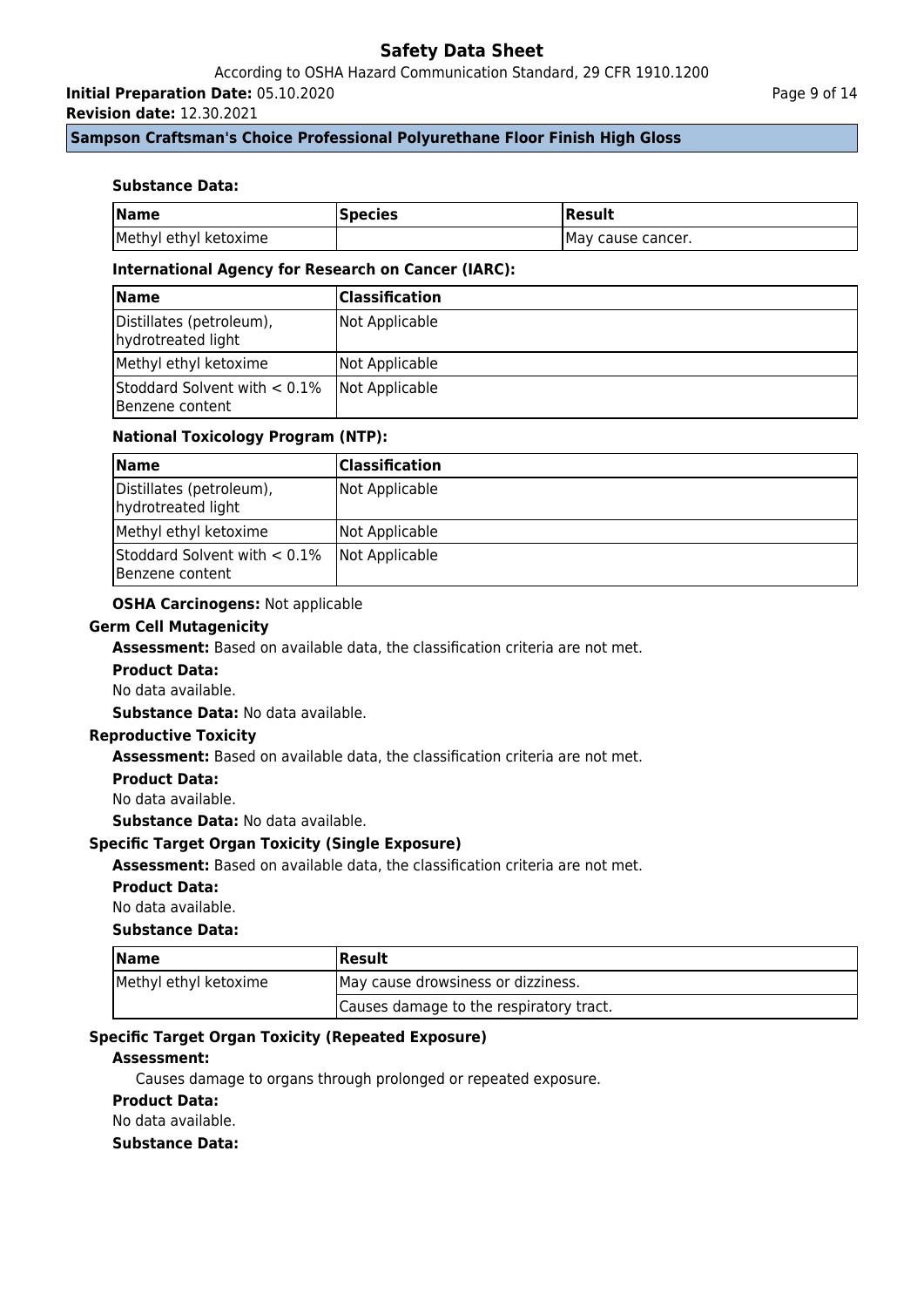According to OSHA Hazard Communication Standard, 29 CFR 1910.1200

**Initial Preparation Date:** 05.10.2020

**Revision date:** 12.30.2021

## **Sampson Craftsman's Choice Professional Polyurethane Floor Finish High Gloss**

| <b>Name</b>                                        | <b>Result</b>                                                                                         |
|----------------------------------------------------|-------------------------------------------------------------------------------------------------------|
| Stoddard Solvent with $< 0.1\%$<br>Benzene content | Causes damage to the Central Nervous System through prolonged or<br>repeated exposure via inhalation. |
| Methyl ethyl ketoxime                              | May cause damage to the blood system through prolonged or repeated<br>exposure.                       |

## **Aspiration toxicity**

**Assessment:** Based on available data, the classification criteria are not met.

#### **Product Data:**

No data available.

#### **Substance Data:**

| <b>Name</b>                                    | <b>Result</b>                                                                 |
|------------------------------------------------|-------------------------------------------------------------------------------|
| Distillates (petroleum),<br>hydrotreated light | May be fatal if swallowed and enters airways.                                 |
| Benzene content                                | Stoddard Solvent with $< 0.1\%$ May be fatal if swallowed and enters airways. |

## **Information on Likely Routes of Exposure:**

No data available.

# **Symptoms Related to the Physical, Chemical, and Toxicological Characteristics:**

No data available. **Other Information:**

# No data available.

## **SECTION 12: Ecological Information**

## **Acute (Short-Term) Toxicity**

**Assessment:** Based on available data, the classification criteria are not met.

**Product Data:** No data available.

## **Substance Data:**

| <b>Name</b>                                     | Result                                                                |
|-------------------------------------------------|-----------------------------------------------------------------------|
| Distillates (petroleum),<br>hydrotreated light  | Fish LC50 Lepomis macrochirus: 2.2 mg/L (96 hr)                       |
|                                                 | Aquatic Invertebrates EC50 Daphnia magna: 1.4 mg/L (48 hr)            |
|                                                 | Aquatic Plants EC50 Pseudokirchneriella subcapitata: 6.7 mg/L (72 hr) |
| Methyl ethyl ketoxime                           | Fish LC50 Oryzias latipes: > 100 mg/L (96 hr)                         |
|                                                 | Aquatic Invertebrates EC50 Daphnia magna: 201 mg/L (48 hr)            |
|                                                 | Aquatic Plants EC50 Scenedesmus capricornutum: 6.09 mg/L (72 hr)      |
| Stoddard Solvent with < 0.1%<br>Benzene content | Fish LC50 Oncorhynchus mykiss: 0.14 mg/L (96 hours)                   |

## **Chronic (Long-Term) Toxicity**

**Assessment:** Based on available data, the classification criteria are not met.

# **Product Data:** No data available.

| <b>Name</b>           | <b> Result</b>                                                   |
|-----------------------|------------------------------------------------------------------|
| Methyl ethyl ketoxime | Fish NOEC Oryzias latipes: 50 mg/L (14 d)                        |
|                       | Aquatic Invertebrates NOEC Daphnia magna: $>= 100$ mg/L (21 d)   |
|                       | Aquatic Plants NOEC Scenedesmus capricornutum: 1.02 mg/L (72 hr) |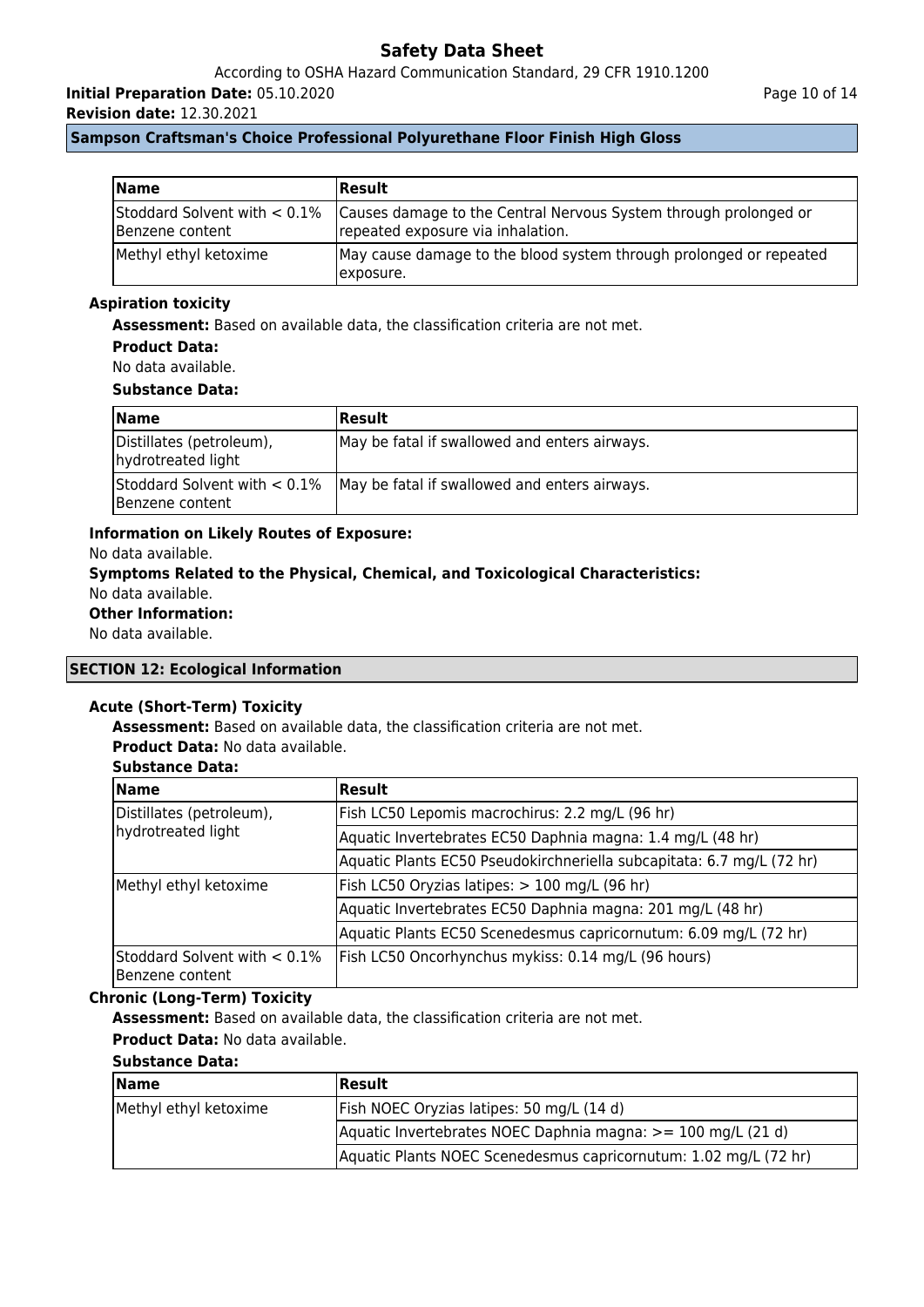## According to OSHA Hazard Communication Standard, 29 CFR 1910.1200

**Initial Preparation Date:** 05.10.2020

**Revision date:** 12.30.2021

Page 11 of 14

## **Sampson Craftsman's Choice Professional Polyurethane Floor Finish High Gloss**

| <b>Name</b>                                    | <b>Result</b>                                                                   |
|------------------------------------------------|---------------------------------------------------------------------------------|
| Benzene content                                | Stoddard Solvent with $< 0.1\%$ Fish NOEC Oncorhynchus mykiss: 0.02 mg/L (30 d) |
| Distillates (petroleum),<br>hydrotreated light | Aquatic Invertebrates EC50 Daphnia magna: 0.81 mg/L (21 d)                      |

## **Persistence and Degradability**

## **Product Data:** No data available.

## **Substance Data:**

| <b>Name</b>                                                               | Result                                                           |
|---------------------------------------------------------------------------|------------------------------------------------------------------|
| Methyl ethyl ketoxime                                                     | Inherently biodegradable (70% degradation after 18 days).        |
| Stoddard Solvent with $< 0.1\%$ Readily biodegradable.<br>Benzene content |                                                                  |
| Distillates (petroleum),<br>hydrotreated light                            | Substance is considered to be inherently biodegradable in water. |

## **Bioaccumulative Potential**

## **Product Data:** No data available.

## **Substance Data:**

| <b>Name</b>                                     | Result                                                                                                                                                              |
|-------------------------------------------------|---------------------------------------------------------------------------------------------------------------------------------------------------------------------|
| Methyl ethyl ketoxime                           | IBCF: 5.8                                                                                                                                                           |
| Stoddard Solvent with < 0.1%<br>Benzene content | BCF: 39.66 L/Kg ww; Not considered to be bioaccumulative.                                                                                                           |
| Distillates (petroleum),<br>hydrotreated light  | This substance is a hydrocarbon UVCB. Standard tests for this endpoint are<br>intended for single substances and are not appropriate for this complex<br>substance. |

## **Mobility in Soil**

## **Product Data:** No data available.

## **Substance Data:**

| <b>Name</b>                                                                       | Result                                                                                                                                                               |
|-----------------------------------------------------------------------------------|----------------------------------------------------------------------------------------------------------------------------------------------------------------------|
| Stoddard Solvent with $< 0.1\%$   Koc at 20 $^{\circ}$ C: 1451<br>Benzene content |                                                                                                                                                                      |
| Distillates (petroleum),<br>hydrotreated light                                    | This substance is a hydrocarbon UVCB. Standard tests for this endpoint are<br>intended for single substances and are not appropriate for this complex<br>Isubstance. |

## **Results of PBT and vPvB assessment**

#### **Product Data:**

**PBT assessment:** This product does not contain any substances that are assessed to be a PBT. **vPvB assessment:** This product does not contain any substances that are assessed to be a vPvB.

| Methyl ethyl ketoxime                                                        | The substance is not PBT.                                                                                                              |
|------------------------------------------------------------------------------|----------------------------------------------------------------------------------------------------------------------------------------|
| Stoddard Solvent with $< 0.1\%$ The substance is not PBT.<br>Benzene content |                                                                                                                                        |
| Distillates (petroleum),<br>hydrotreated light                               | This substance is a UVCB and does not contain constituents included in<br>the SVHC candidate list as PBT at concentrations above 0.1%. |
| vPvB assessment:                                                             |                                                                                                                                        |
| Methyl ethyl ketoxime                                                        | The substance is not vPvB.                                                                                                             |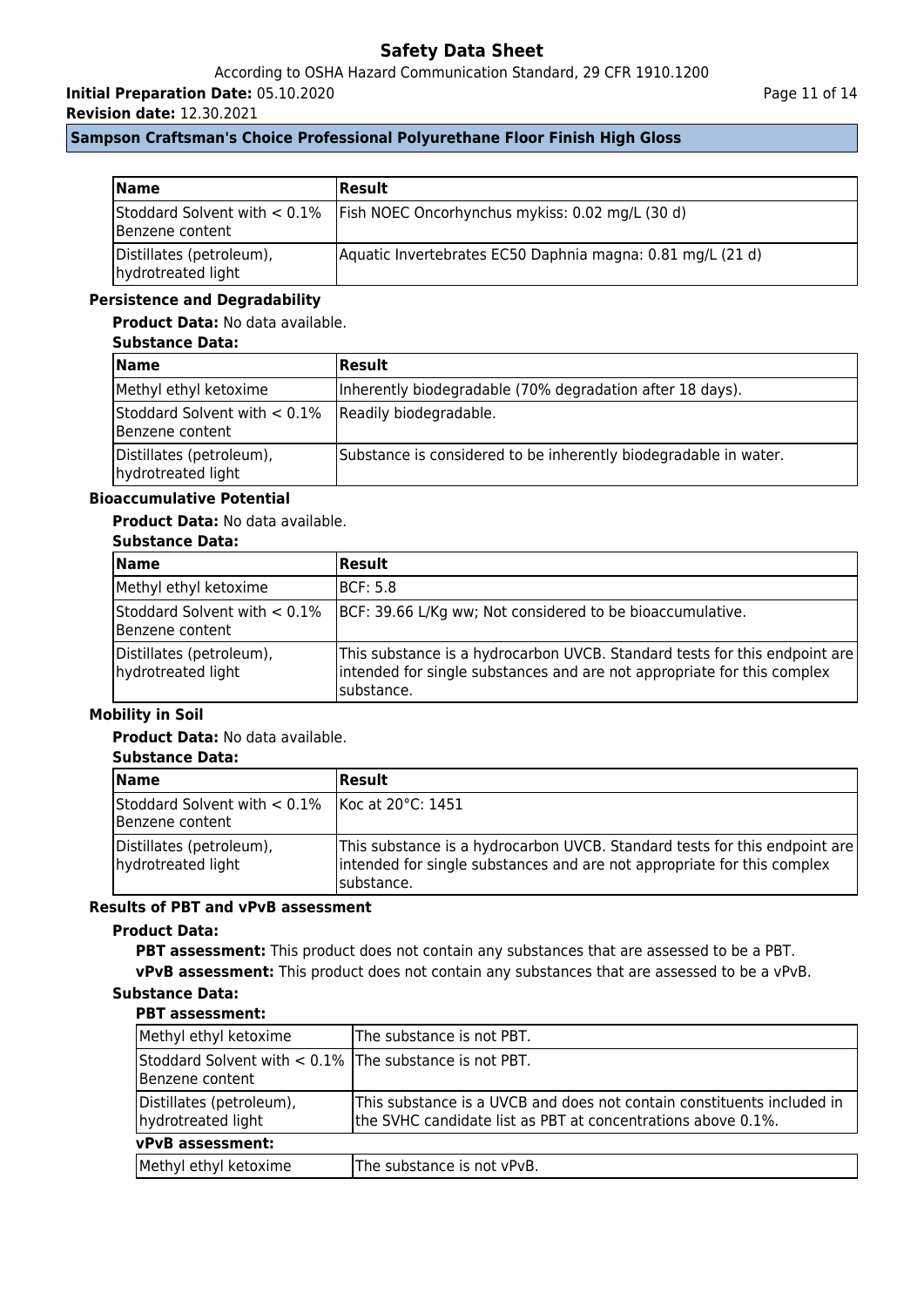According to OSHA Hazard Communication Standard, 29 CFR 1910.1200

**Initial Preparation Date:** 05.10.2020

**Revision date:** 12.30.2021

#### Page 12 of 14

## **Sampson Craftsman's Choice Professional Polyurethane Floor Finish High Gloss**

| Stoddard Solvent with $< 0.1\%$ The substance is not vPvB.<br>Benzene content |                                                                        |
|-------------------------------------------------------------------------------|------------------------------------------------------------------------|
| Distillates (petroleum),                                                      | This substance is a UVCB and does not contain constituents included in |
| hydrotreated light                                                            | the SVHC candidate list as vPvB at concentrations above 0.1%.          |

**Other Adverse Effects: No data available.** 

### **SECTION 13: Disposal Considerations**

### **Disposal Methods:**

Dispose of in accordance with local, state, and federal laws and regulations. Under RCRA, it is the responsibility of the user of the product to determine, at the time of disposal, whether the product meets RCRA criteria for hazardous waste. Do not dump into any sewers, on the ground or into any body of water. Store material for disposal as indicated in Section 7 Handling and Storage.

#### **Contaminated packages:**

Not determined or not applicable.

#### **SECTION 14: Transport Information**

#### **United States Transportation of Dangerous Goods (49 CFR DOT)**

| UN Number                           | UN 1263, Combustible, No red label required |
|-------------------------------------|---------------------------------------------|
| UN Proper Shipping Name             | Paint                                       |
| UN Transport Hazard Class(es)       |                                             |
|                                     |                                             |
| <b>Packing Group</b>                | Ш                                           |
| <b>Environmental Hazards</b>        | None                                        |
| <b>Special Precautions for User</b> | None                                        |

#### **International Maritime Dangerous Goods (IMDG)**

| UN Number                           | UN1263 |  |
|-------------------------------------|--------|--|
| <b>UN Proper Shipping Name</b>      | Paint  |  |
| UN Transport Hazard Class(es)       |        |  |
| <b>Packing Group</b>                | Ш      |  |
| <b>Environmental Hazards</b>        | None   |  |
| <b>Special Precautions for User</b> | None   |  |

#### **International Air Transport Association Dangerous Goods Regulations (IATA-DGR)**

| UN Number                           | IUN1263 |
|-------------------------------------|---------|
| UN Proper Shipping Name             | Paint   |
| UN Transport Hazard Class(es)       |         |
|                                     |         |
| <b>Packing Group</b>                | Ш       |
| <b>Environmental Hazards</b>        | None    |
| <b>Special Precautions for User</b> | None    |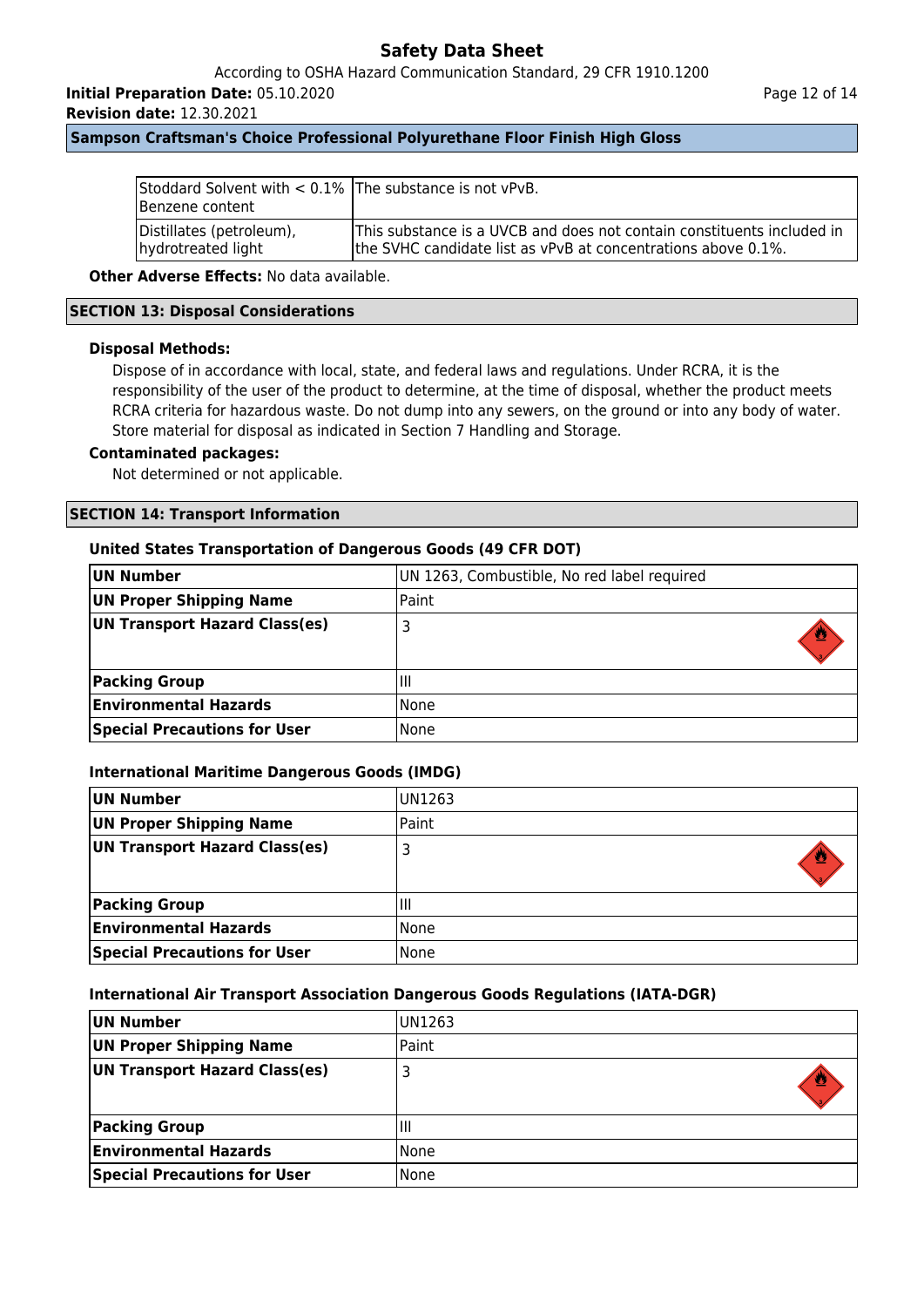According to OSHA Hazard Communication Standard, 29 CFR 1910.1200 **Initial Preparation Date:** 05.10.2020

**Revision date:** 12.30.2021

## **Sampson Craftsman's Choice Professional Polyurethane Floor Finish High Gloss**

### **SECTION 15: Regulatory Information**

### **United States Regulations**

**Inventory Listing (TSCA):** All ingredients are listed-active or exempt.

**Significant New Use Rule (TSCA Section 5):** None of the ingredients are listed.

**Export Notification under TSCA Section 12(b):** None of the ingredients are listed.

**SARA Section 302 Extremely Hazardous Substances:** None of the ingredients are listed.

**SARA Section 313 Toxic Chemicals:** None of the ingredients are listed.

## **CERCLA:**

|              | 64742-47-8 | Distillates (petroleum), hydrotreated light | lListed | 100 lb |
|--------------|------------|---------------------------------------------|---------|--------|
| <b>RCRA:</b> |            |                                             |         |        |

| 64742-47-8   | Distillates (petroleum), hydrotreated light | Listed | ID003 |
|--------------|---------------------------------------------|--------|-------|
| ------------ |                                             |        |       |

**Section 112(r) of the Clean Air Act (CAA):** None of the ingredients are listed.

#### **Massachusetts Right to Know:**

| 64742-47-8        | Distillates (petroleum), hydrotreated light      | lListed |
|-------------------|--------------------------------------------------|---------|
| $ 8052 - 41 - 3 $ | IStoddard Solvent with $< 0.1\%$ Benzene content | Listed  |

#### **New Jersey Right to Know:**

| 164742-47-8 | Distillates (petroleum), hydrotreated light     | lListed |
|-------------|-------------------------------------------------|---------|
| 8052-41-3   | Stoddard Solvent with $< 0.1\%$ Benzene content | Listed  |

#### **New York Right to Know:**

| 64742-47-8                  | Distillates (petroleum), hydrotreated light  | Listed |  |
|-----------------------------|----------------------------------------------|--------|--|
| 8052-41-3                   | Stoddard Solvent with < 0.1% Benzene content | Listed |  |
| Pennsylvania Right to Know: |                                              |        |  |
| 64742-47-8                  | Distillates (petroleum), hydrotreated light  | Listed |  |
|                             |                                              |        |  |

8052-41-3 Stoddard Solvent with < 0.1% Benzene content Listed

**California Proposition 65:** None of the ingredients are listed.

## **SECTION 16: Other Information**

#### **Abbreviations and Acronyms:** None

#### **Disclaimer:**

The information contained herein is based on data considered accurate. However, no warranty is expressed or implied regarding the accuracy of these data or the results to be obtained from the use thereof. Canlak Coatings assumes no responsibility for injury to the vendee or third persons proximately caused by the material if reasonable safety procedures are not adhered to as stipulated in the data sheet. Additionally, Canlak Coatings assumes no responsibility for injury to vendor or third persons proximately caused by abnormal use of the material even if reasonable safety procedures are followed. Furthermore, vendee assumes the risk in his use of the material.

**NFPA:** 1-2-1

**HMIS:** 1\*-2-1 **Initial Preparation Date:** 05.10.2020 **Revision date:** 12.30.2021 **Revision Notes:**

| Revision<br>Date | 'Notes        |
|------------------|---------------|
| 2020-05-11       | 04<br>Version |